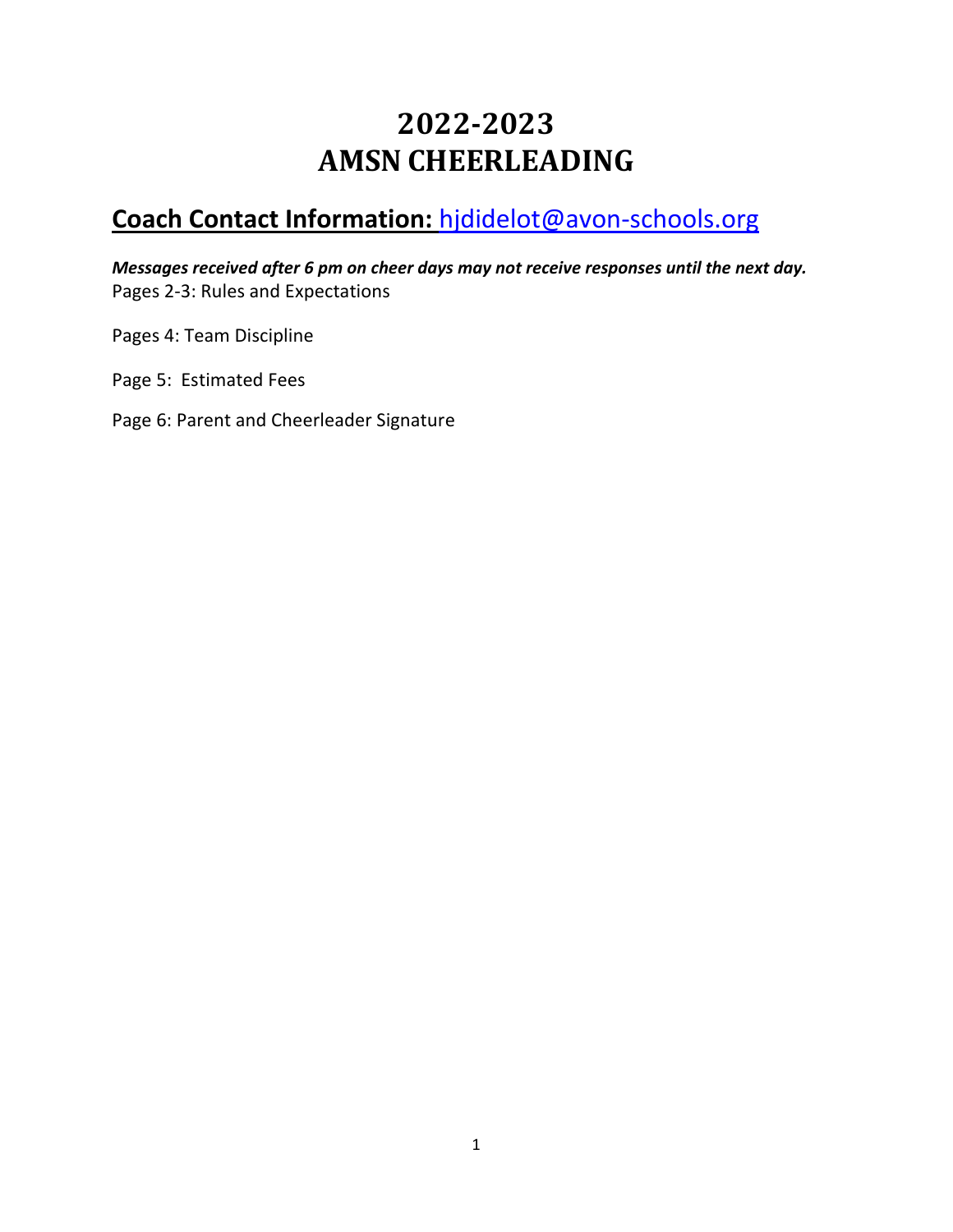# AMSN Cheerleading Rules and Expectations

#### **I. Purpose**

- 1. To promote school spirit by actively engaging fans in cheering at all events.
- 2. To promote good sportsmanship by acting as positive role models and assisting with crowd control.
- 3. To develop and polish cheerleading skills by competing at the middle school level, in preparation for high school

#### **II. Eligibility and Requirements for TRYOUTS**

- 1. A cheerleading candidate must be a current or incoming student at AMSN.
- 2. Each candidate must have all PRIVIT requirements and any other athletic required paperwork/registrations completed by the day of tryouts.
	- i. You will need a current physical
- 3. Each candidate must not have more than one unsatisfactory grade at the time of tryouts or at the time of any event after making the team (i.e. cheerleaders with a Failing grade checks will NOT be permitted to dress or participate at an event until the following passing grade check).

#### **III. Membership**

1. Placement on a team is based on tryout scores and position need for the team.

#### **i. No candidate is GUARANTEED team placement.**

2. All final decisions for team selection will be made by the coach.

#### **IV. Tryouts**

- 1. Tryouts will take place over the course of two days
- 2. Each candidate must perform each of the following for a tryout score:
	- i. Cheers (schoology)
	- ii. Jumps front hurdler, toe touch, pike
	- iii. Tumbling Skills: one run tumbling pass, one standing tumbling pass

#### **V. Attendance**

1. Cheerleaders are expected to attend all scheduled games and competitions. Family engagements are not excused for games and competitions (check the calendar in advance!).

#### **VI. Uniforms**

- 1. Skirts and shells are property of AMSN and *MUST be* **returned at the end of the season**.
- 2. Each cheerleader will be assigned uniforms. There should be NO switching of assigned uniform, unless approved of and recorded by coach
- 3. Each uniform must be returned in the condition that it was assigned. Any uniform that is damaged or altered without approval must be paid for by the parent/guardian.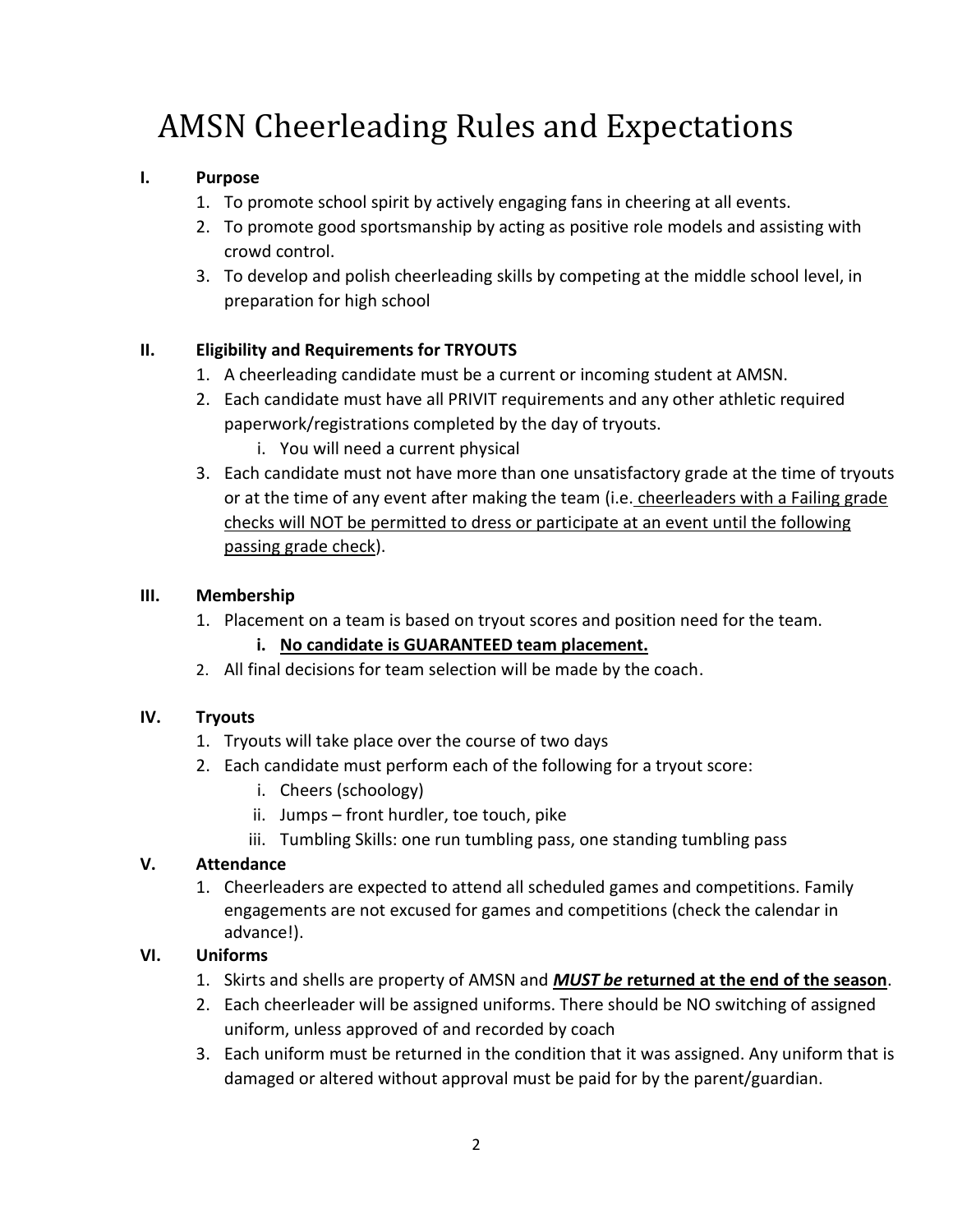4. If you choose to consume food/colored drinks while in uniform, you will be responsible for that uniform. Cheerleaders should eat /drink before or after events *(if it could possibly stain or damage uniforms*).

#### **VII. Appearance**

- 1. Hair styles All hair styles must be neat and out of the face. ALL hair should be pulled back unless otherwise assigned. **It is strongly advised that you do NOT cut your hair so that it falls out of your ponytail in front of your ears. We will require bobby pins to hold it back.** It should be a simple style for cheering and not require any attention (combing, re-fixing, etc.) while performing. Only a natural hair color is permitted. (blue, purple, pink, green etc. are not permitted.)
	- i. **Competition** hair will be as follows: bangs braided or clipped back, clean/neat part, and low ponytail with all hair pulled behind ears.
- 2. Nails **– Acrylic nails are NOT acceptable, under any circumstances, during the season**. Fingernails are to be kept short for safety reasons. **Nail polish, outside of clear, is not to be worn** *for competitions.* 
	- i. Nails for games may be a neutral color as long as it is not neon, patterned, or an obnoxious color that doesn't match out uniforms
- 3. Uniforms Uniforms and shoes will be kept clean at all times. Uniforms must be neat and not in need of mending. It is not permitted to mix regular attire with uniform
- 4. Jewelry NO jewelry will be worn at practices, games, or competitions.

This includes fitbits, watches, extra hair ties, etc.

\*\*Please note that the aforementioned appearance categories are part of the uniform. *Coaches reserve the right to remove a cheerleader from performing at any time if she is not in full uniform as defined by the cheer rules*. \*\*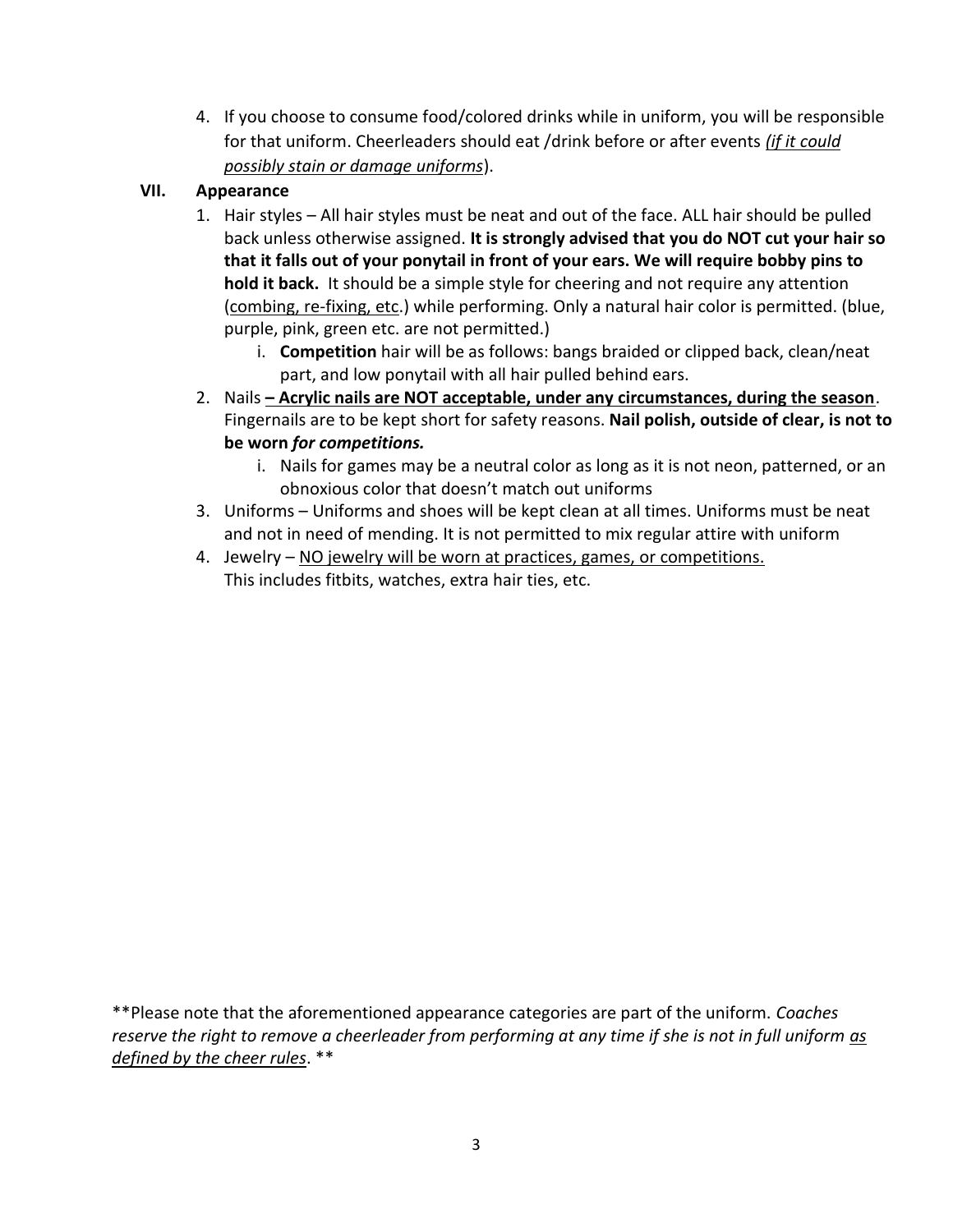#### **VIII. Discipline and Expectations**

All cheerleaders will be expected to follow the team expectations. Failing to do so, will result in extra conditioning, benched events, or, dismissal from cheer team.

The following chart outlines a demerit system. Cheerleaders can receive demerits by not following the expectations below:

| <b>Tardiness</b>          | Student has been late to practice (must be ready to go by 4:20)            |  |
|---------------------------|----------------------------------------------------------------------------|--|
| <b>Unexcused Absences</b> | Student is absent from practice or games with no prior parent contact      |  |
| Gum                       | Chewing Gum during practice                                                |  |
| Behavior                  | Deliberate disobedience/disrespect to coach                                |  |
| <b>Behavior</b>           | Disrespect to teammates                                                    |  |
| Inappropriate behavior    | PDA in uniform, Foul Language                                              |  |
| Jewelry/Nails             | Having acrylic nails or failure to take jewelry off for practice AND games |  |
| Uniform                   | Wrong uniform, forgotten uniform items                                     |  |
| Phones                    | Using phones at games and practices (besides texting parents)              |  |
| Other                     | Being in an unassigned area, negative behavior note from a teacher, etc.   |  |

Demerits can be "worked off" by completing the following activities:

- Helping a teacher before or after school (must have a signed teacher note)
- completing extra conditioning after practice with coach
- coming to open gym (hoosier gymnastics, tuesdays 8:30-9:30, costs \$10)
- helping at ajaa cheer (see coach)

| The punishment system is outlined below         |                                                     |
|-------------------------------------------------|-----------------------------------------------------|
| 1st offense: Warning                            | 6th offense: sit out $\frac{1}{2}$ of the next game |
| 2nd offense: Warning                            | 7th offense: sit out one full game                  |
| 3rd offense: 50 push ups                        | 8th offense: consideration for dismissal from the   |
| 4th offense: 100 push ups                       | team                                                |
| 5th offense: sit out 1 quarter of the next game |                                                     |

For more serious infractions, the discipline policy is below:

- IX. Grades
	- 1. Students may not have any grades below a D at the time of grade checks. If you have an F, you will not be allowed to participate at the practices or games until the grade is brought up.

#### X. Detentions

1. If a student receives more than 2 detentions, they will be dismissed from the team.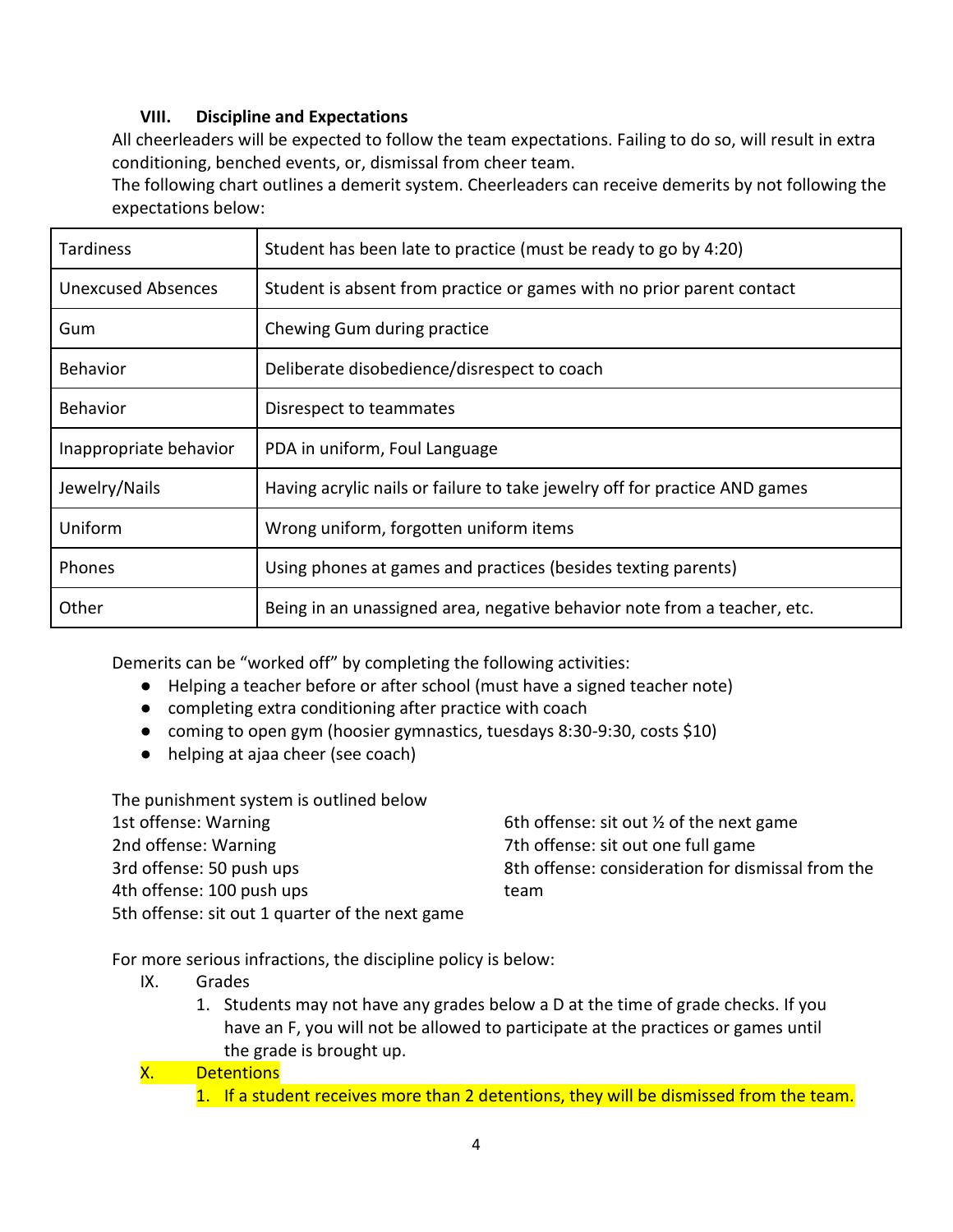## **ESTIMATED FEES / UNIFORM COSTS**

### *\*\* For budgeting purposes, estimate approximately \$300- \$400\*\**

| <b>Item</b>                         | <b>Price</b>       |
|-------------------------------------|--------------------|
| <b>Fees</b>                         |                    |
|                                     | \$75.00            |
|                                     | (25 for one time,  |
| (Athletic fee/ Program Support fee) | 50 for each sport) |

| <b>Required Items</b>               |                                                                                                                    |
|-------------------------------------|--------------------------------------------------------------------------------------------------------------------|
| New Cheerleader Apparel Pack        | Aprox \$126.00                                                                                                     |
| (shoes, briefs, bodysuit, bow)      | Gold bodysuit<br><b>Black bodysuit</b><br><b>Black briefs</b><br>Crew socks<br>Shoes (varsity charge)<br>White bow |
| Practice Wear (To be<br>determined) | approx \$50 (3 shirts, TBA)                                                                                        |
| Warm Ups (Jacket & Pants)           | Approx \$50<br>(sweatpants and sweatshirt or jacket,<br>TBA)                                                       |